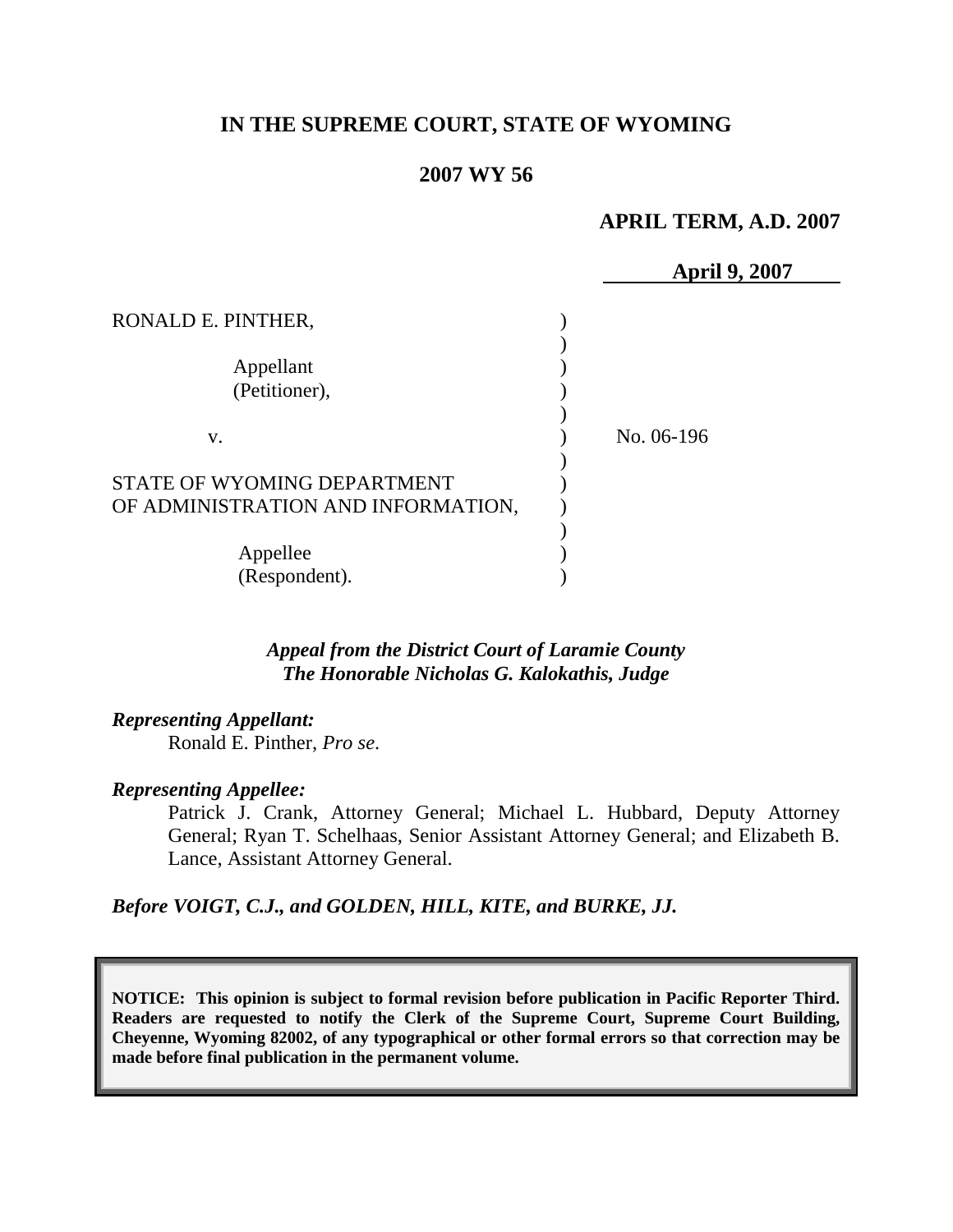## **VOIGT, Chief Justice.**

[¶1] This is a W.R.A.P. 12.11 appeal from the district court's adverse ruling in regard to the appellant's petition for review of agency action. We affirm the rulings of the district court and the agency.

#### **ISSUE**

[¶2] The dispositive issue in this case is whether the Wyoming Department of Administration and Information violated the State's Personnel Rules or the appellant's constitutional right to the due process of law by denying his request that a grievance committee be appointed to consider his demand for a job reclassification and salary increase.

## **FACTS**

[¶3] The appellant is employed by the above-mentioned Department. On April 1, 2005, he wrote a letter to his Division Administrator seeking a job reclassification and salary increase. Having not received a satisfactory response, the appellant on September 2, 2005, wrote to the Internal Services Supervisor of his division, stating that he was "filing a grievance." The Internal Services Supervisor responded on September 8, 2005, informing the appellant that his request had been forwarded to the Department's Human Resources Division, and that his salary would not be adjusted because it "is within the fair and equitable range for the position classification . . . on the 2004 Monthly Compensation table that is currently in use." The Internal Services Supervisor's response went on to inform the appellant that "[i]f this decision is unsatisfactory to you, you may present the grievance in writing to the agency head pursuant to the State of Wyoming Personnel Rules Chapter 5(c)."

[¶4] On September 16, 2005, the appellant submitted a written grievance to the Department Director, pursuant to Chapter 12, Section 5(c) of the Personnel Rules. In his grievance, the appellant presented his current salary and classification status, compared them to certain "benchmark" minimum and average salaries, and requested that his monthly salary be raised to \$4,619. In a letter to the Director ten days later, the appellant thanked the Director for meeting with him the previous week to discuss the grievance, and reiterated the particular salary increase requested.

[¶5] Apparently receiving no response to his meeting with the Director, or to his follow-up letter, the appellant wrote to the Department's Human Resources Administrator on October 7, 2005, requesting that a grievance committee be established pursuant to Chapter 12, Section 5(e) of the Personnel Rules. In a letter dated October 12,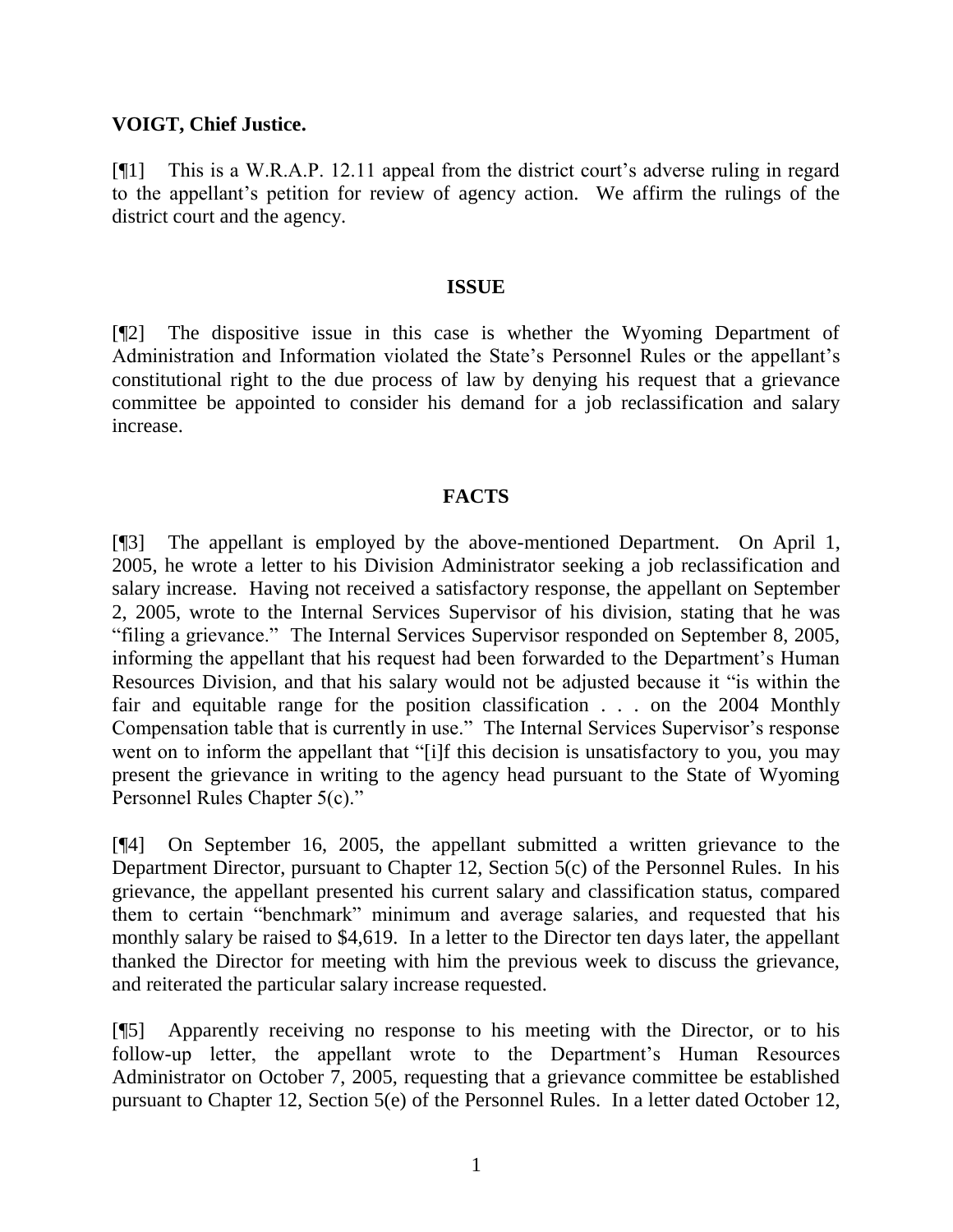2005, the Human Resources Administrator denied the appellant's request for a grievance committee. The appellant then petitioned the district court for review of that action. This appeal followed the district court's ruling upholding the Department's decision.

#### **STANDARD OF REVIEW**

[¶6] "When considering an appeal from a district court's review of agency action, we accord no special deference to the district court's conclusion." *French v. Amax Coal West*, 960 P.2d 1023, 1027 (Wyo. 1998). "Instead, we review the case as if it had come directly to us from the administrative agency." *Id.* The scope of that review, which is set forth in Wyo. Stat. Ann. § 16-3-114(c) (LexisNexis 2005), has been stated many times and need not be repeated herein.

## **DISCUSSION**

[¶7] The discussion of this issue can perhaps best begin with the appellant's own summary of his argument:

> State of Wyoming Personnel Rules promulgated and filed with the Secretary of State were not followed or enforced by the Human Resources Administrator as required by Chapter 1 Section 4 of the State of Wyoming Personnel Rules. Ronald E. Pinther was denied the benefit of a hearing of evidence and an opportunity to cross examine witnesses and therefore did not receive adequate due process when he filed his grievance with the Department of Administration and Information. Ronald E. Pinther was denied the benefit of a hearing of evidence and an opportunity to cross examine witnesses and therefore did not receive adequate due process when he presented that grievance to the Department of Administration and Information Human Resources Administrator. Ronald E. Pinther was denied the benefit of a hearing of evidence and an opportunity to cross examine witnesses and therefore did not receive adequate due process when he filed the Petition for Review in District Court.

[¶8] This argument fails, for two reasons: first, the Personnel Rules do not require the extensive process the appellant describes; and second, the appellant has not shown any constitutional due process right to that process under the circumstances of this case. To begin with, position classifications are governed by Chapter 8, rather than Chapter 12, of the Personnel Rules, so the Department did not even have to offer the appellant any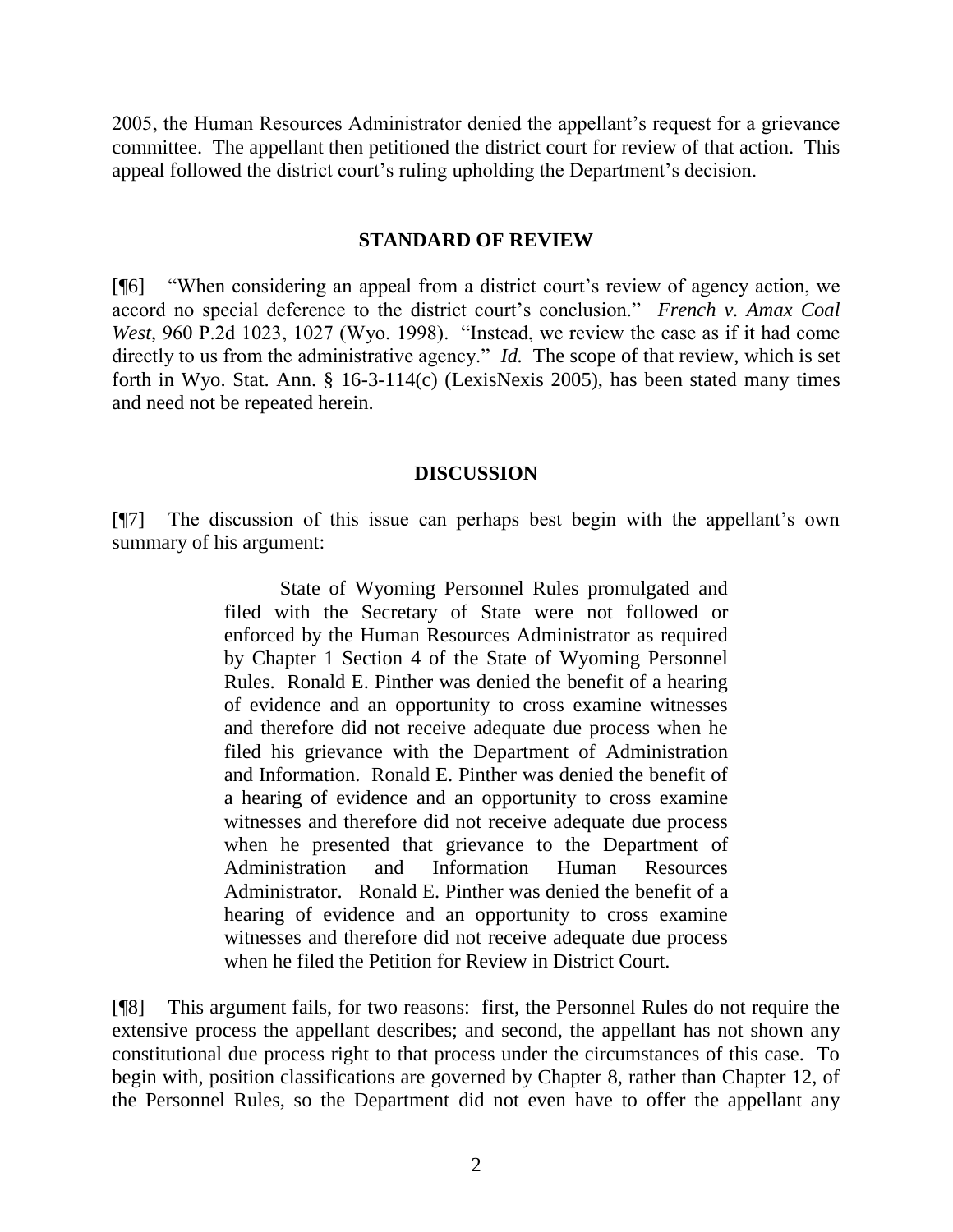grievance procedures under Chapter 12. Beyond that, the key provisions of Chapter 12, if applicable, clearly leave the decision of whether to establish a grievance committee under these circumstances to the discretion of the Human Resources Administrator. Section 5(d) of Chapter 12 reads in pertinent part as follows:

> A decision by the agency head or the designee shall be the final step in the grievance procedure *unless the grievance involves a dispute in accordance with Section 5(e) of this chapter.*

State of Wyoming Personnel Rules (2001) (emphasis added). This language is significant in that it pointedly limits *any* right to a grievance committee to those situations described in Section 5(e). That section reads in full as follows:

> (e) If the decision of the agency head or the designee is unsatisfactory to the employee *and if the grievance involves a written reprimand, a disciplinary suspension or an involuntary reappointment, the employee may, within ten (10) days of the date of the decision, request the establishment of a Grievance Committee. Other matters may be considered by a Grievance Committee at the discretion of the State Human Resources Administrator.* All requests shall be submitted, in writing, to the State Human Resources Administrator and shall include the nomination of an individual to serve as a Grievance Committee member.

*Id*. (emphasis added).

[¶9] The import of that language is that job classification and salary increase demands do not *entitle* an employee to the establishment of a grievance committee, but, instead, it is left to the *discretion* of the Human Resources Administrator. Here, that discretion was exercised by opting not to create a committee. The record reveals sufficient consideration given to the appellant's demands—in particular he actually was given a 9.5% monthly salary increase from \$3,680.30 to \$4,030.30—that the rejection of a grievance committee cannot be seen as an abuse of discretion under the circumstances.

[¶10] The appellant did not raise below the issue of due process, so we will not consider it on appeal. *Carabajal v. State ex rel. Wyo. Workers' Safety & Comp. Div.*, 2005 WY 119, ¶ 20, 119 P.3d 947, 954 (Wyo. 2005). Furthermore, even if we were to consider the issue because it is a fundamental constitutional right, the appellant has provided us with no authority to support his contention that, in seeking a pay raise, he was due more process than he received in this case. *See King v. Wyo. Div. of Criminal Investigation*, 2004 WY 52, ¶ 26, 89 P.3d 341, 351 (Wyo. 2004) (party claiming due process violation